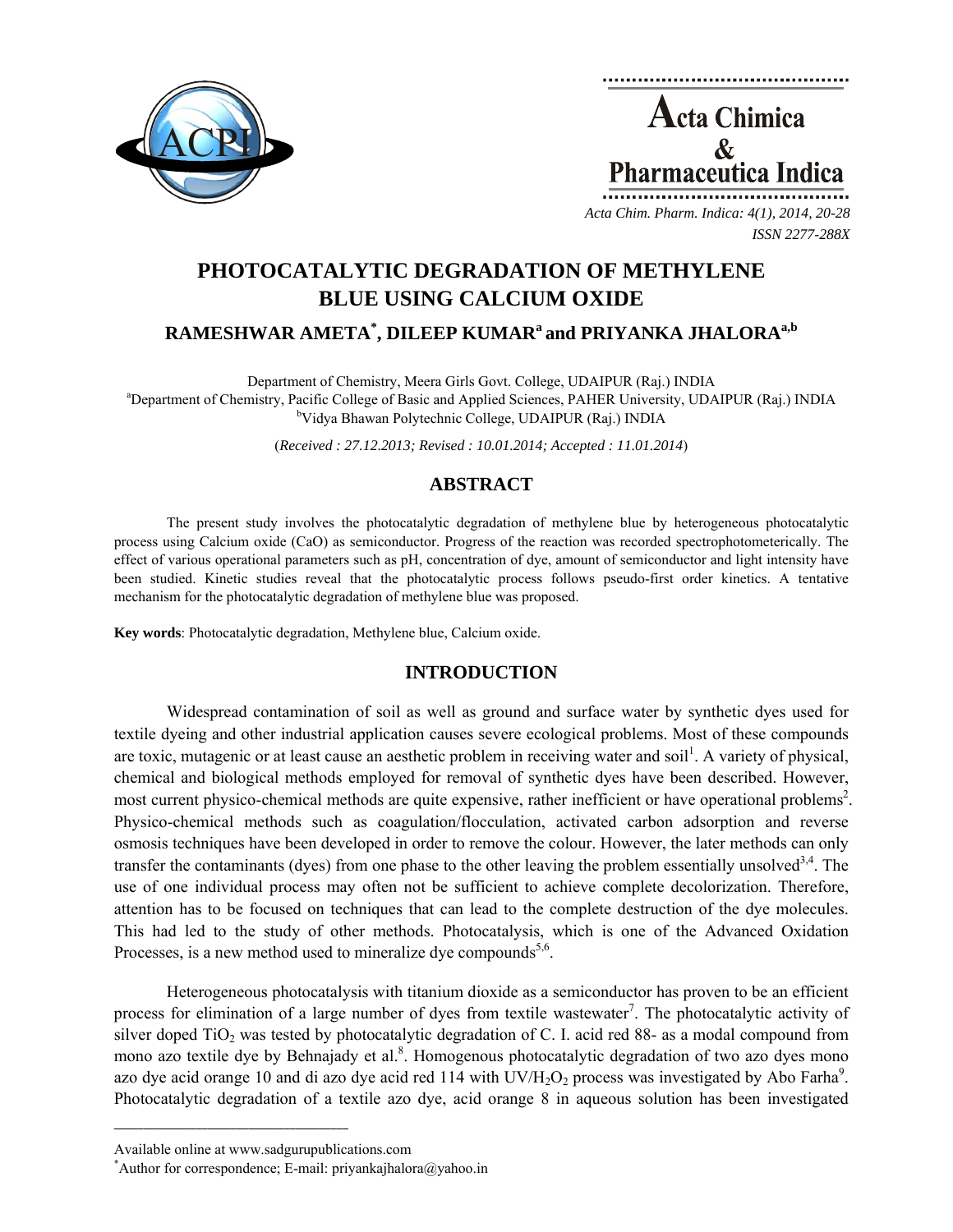under visible light using TiO<sub>2</sub> as catalyst by Mehta et al.<sup>10</sup> The photocatalytic degradation of indigo carmine dye was studied using hydrothermally prepared TiO<sub>2</sub> impregnated activated carbon (TiO<sub>2</sub> : Ac) by Subramani et al.<sup>11</sup> The photodegradation of malchite green, a cationic triphenylmethane dye is examined under different pH values and amounts of  $TiO<sub>2</sub>$ , by Chen et al.<sup>12</sup> The photocatalytic degradation of five dyes has been investigated on dynamic solar pilot plant using non-woven fibers coated with  $TiO<sub>2</sub>$  as photocatalyst by Barka et al.<sup>13</sup> Performances of solar photocatalytic pilot plant using TiO<sub>2</sub> were investigated for removal of azo dye by Zayani et al.<sup>14</sup> Photocatalytic degradation of methylene blue was examined using  $TiO<sub>2</sub>$  nanoparticles by Ehrampoush et al.<sup>15</sup> Seven azo dyes were photocatalytically degraded in TiO<sub>2</sub> suspension by Tanaka et al.<sup>16</sup> The photocatalytic degradation of acid orange in aerated aqueous  $TiO<sub>2</sub>$  dispersion has been studied under visible light irradiation by Stylidi et al.<sup>17</sup> The photocatalytic degradation of azo dyes has been reviewed using TiO<sub>2</sub> as photocatalyst by Konstantinou and Albanis<sup>18</sup>. The photocatalytic decomposition of C. I. acid yellow 17 was investigated using  $TiO<sub>2</sub>$  photocatalyst by Liu et al.<sup>19</sup>

#### **EXPERIMENTAL**

Methylene blue is 3,7-bis(dimethylamino)-phenothiazin-5-ium chloride.



Structure of Methylene blue

This dye belongs to the class of thiazene dye at room temperature. It appears as a solid, odorless, dark green powder. Its molecular formula is  $C_{16}H_{18}N_3SCl$  (molecular weight = 371.91). The colour of the dye solution in water is blue. It absorbs at 663-667 nm (665 nm).

0.0372 g of methylene blue (MB) was dissolved in 100.0 mL of doubly distilled water so that the concentration of dye solution was  $1.0 \times 10^{-3}$  M. It was used as a stock solution. This solution was further diluted as desired. The optical density of this dye solution was determined with the help of a spectrophotometer. Then, it was divided into four parts.

- (i) The first beaker containing only dye solution was kept in dark.
- (ii) The second beaker containing only dye solution was kept in sunlight.
- (iii) 0.40 g of semiconductor calcium oxide was added to the third beaker containing dye solution and was kept in dark, and
- (iv) 0.40 g of semiconductor calcium oxide was added to the fourth beaker containing dye solution and was exposed to sunlight.

These beakers were kept for four hours and then the optical density of solution in each beaker was measured with the help of a spectrophotometer. It was observed that the solution of first three beakers had the same optical density while the solution of fourth beaker had a decrease in its initial value of optical density. The above experiment confirms that the reaction between methylene blue and semiconductor powder is neither thermal nor photochemical but it is a photocatalytic reaction.

Methylene blue, calcium oxide, sodium hydroxide, sulphuric acid and other chemicals employed in the present study were of analytical grade chemicals.  $1.00 \times 10^{-3}$  M solution of methylene blue was prepared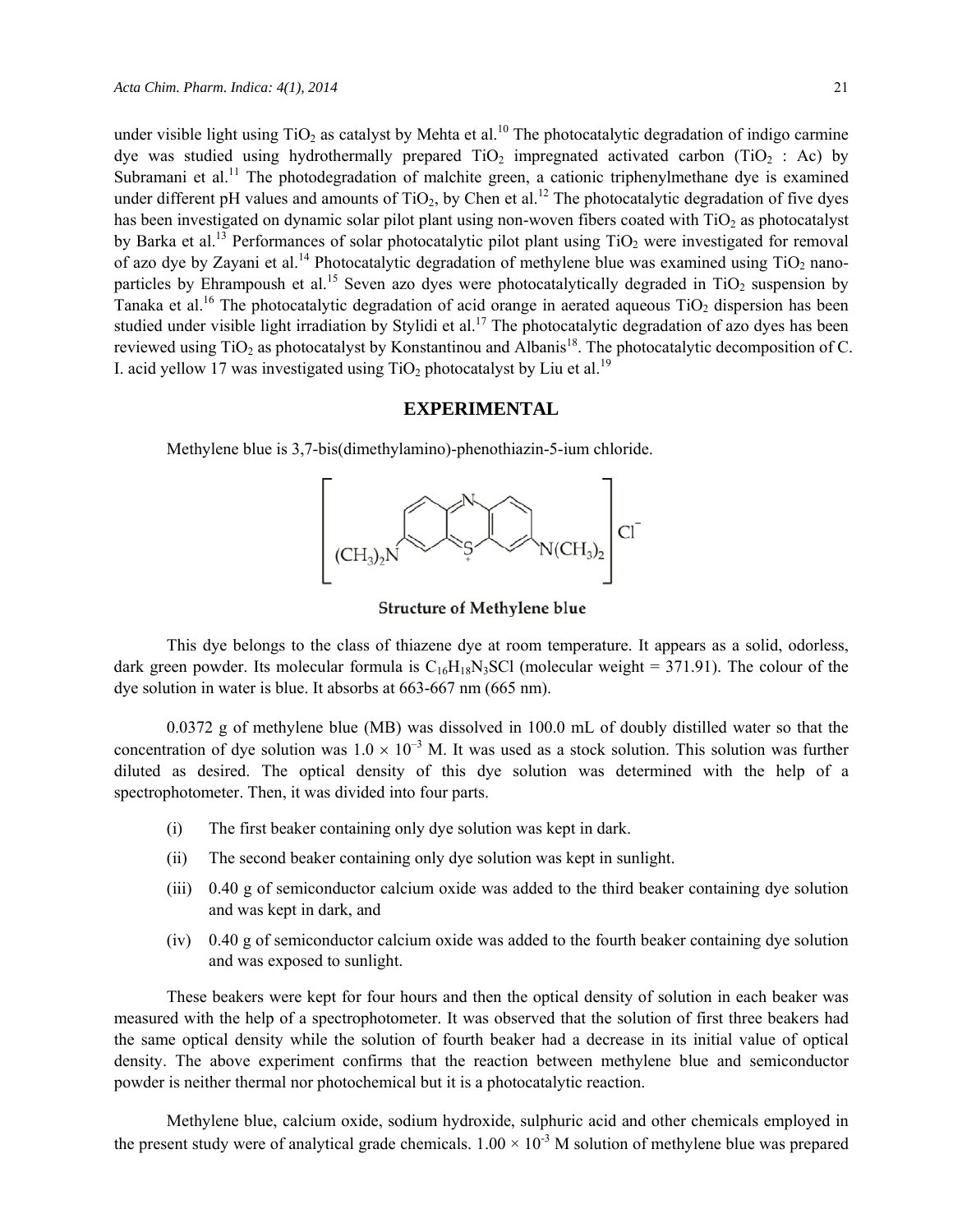in volumetric flask with doubly distilled water and stored as a stock solution. The photocatalytic degradation of methylene blue was observed by taking dye solution of  $2.0 \times 10^{-5}$  M and 0.40 g of CaO. Irradiation was carried out keeping the whole assembly exposed to a 200 W tungsten lamp (Philips, light intensity =  $70.00$ ) mWcm<sup>-2</sup>). The intensity of light was measured with the help of a solarimeter (SM CEL 201). The pH of the solution was measured by the digital pH meter (Systronics Model 335). The desired pH of solution wad adjusted by the addition of previously standardized 0.1 N sulphuric acid and 0.1 N sodium hydroxide solutions. The optical density (OD) was measured by visible absorption spectroscopy (Systronics Model 106), under the necessary conditions that the sample solutions are free from photocatalyst particles and impurity. Controlled experiments were also carried out to confirm that reaction is photocatalytic in nature.

The photocatalytic degradation of methylene blue using CaO as photocatalyst under visible light was investigated by visible absorption spectroscopy, and most kinetic measurements were performed at room temperature (298 K). The concentration of dye in the form of optical density before and after photocatalytic degradation was measured at 665 nm. A 200 W tungsten lamp (Philips) was used as the visible light source. A water filter was used to cut-off thermal radiations. The progress of the photocatalytic reaction was observed by taking optical density at regular time intervals.

The change in absorbance at the  $\lambda_{\text{max}}$  value versus the irradiation time was measured. A typical run is presented in Fig. 1. It was observed that the optical density of methylene blue solution decreased in presence of the photocatalyst and light. The optimum condition was obtained at [Methylene blue] =  $2.0 \times 10^{-5}$  M, light intensity = 70 mWcm<sup>-2</sup>, pH = 6.5, CaO = 0.40 g.

The plot of  $2 + \log O$ . D. Vs exposure time was a straight line (Fig. 1), which indicates that the reaction followed pseudo first-order kinetics. The rate constant (k) for the reaction was determined from the expression k = 2.303  $\times$  slope. A value of k = 6.20  $\times$  10<sup>-4</sup> s<sup>-1</sup> was determined for this reaction in the optimum conditions.

| $pH = 6.5$<br>$CaO = 0.40$ g                                  | [Methylene blue] = $2.00 \times 10^{-5}$ M<br>Light Intensity = $70.0$ mWcm <sup>-2</sup><br>Temperature = $298 K$ |                   |
|---------------------------------------------------------------|--------------------------------------------------------------------------------------------------------------------|-------------------|
| Time (min.)                                                   | <b>Optical Density (O. D.)</b>                                                                                     | $2 + \log O$ . D. |
| 0.0                                                           | 0.884                                                                                                              | 1.9465            |
| 10.0                                                          | 0.611                                                                                                              | 1.7860            |
| 20.0                                                          | 0.421                                                                                                              | 1.6243            |
| 30.0                                                          | 0.297                                                                                                              | 1.4728            |
| 40.0                                                          | 0.202                                                                                                              | 1.3054            |
| 50.0                                                          | 0.139                                                                                                              | 1.1430            |
| 60.0                                                          | 0.096                                                                                                              | 0.9823            |
| 70.0                                                          | 0.067                                                                                                              | 0.8261            |
| Data constant $(l_2) = 6.20 \times 10^{-4}$ son <sup>-1</sup> |                                                                                                                    |                   |

#### **Table 1: Typical run**

Rate constant  $(k) = 6.20 \times 10^{-4}$  sec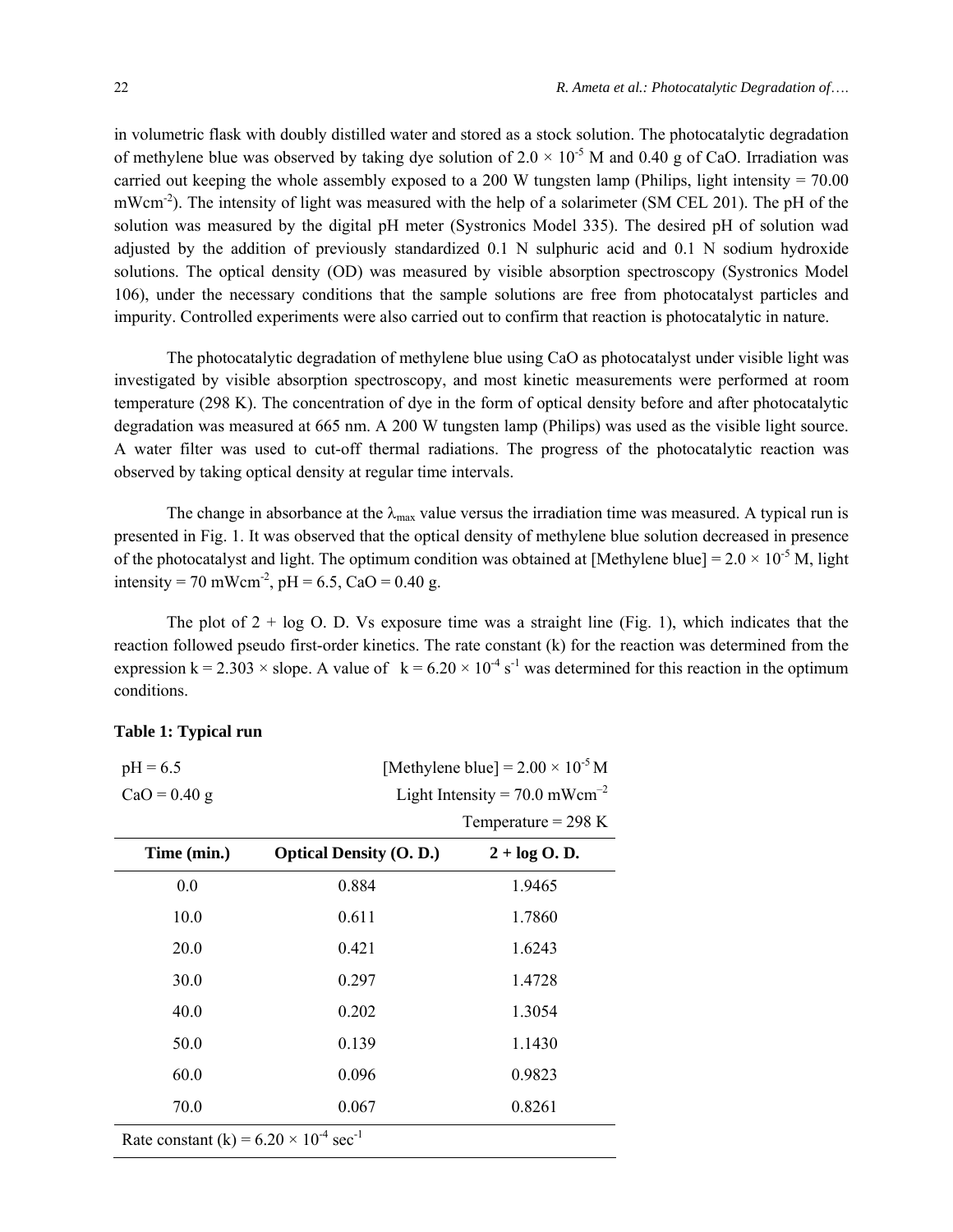

**Fig. 1: Typical run** 

### **Effect of pH**

The effect of pH on the rate of photocatalytic degradation of methylene blue was investigated and reported in Table 2 and graphically presented in Fig. 2. It is evident from the data that the degradation rate of methylene blue increases with increasing pH of solution upto to 6.5 and above this value of pH, the rate of photocatalytic degradation of methylene blue starts decreasing. This behaviour may be explained on the basis that an increase in the rate of photocatalytic degradation may be due to the increased availability of OH<sup>-</sup> ions at higher pH value. OH<sup>-</sup> ions will generate more hydroxyl radicals ('OH) by combining with holes, which are considered responsible for the photocatalytic degradation. Above pH value 6.5, more OH<sup>-</sup> ion will compete with the electron rich dye for adsorption on semiconductor surface. Sidewise, the OH<sup>-</sup> ions will make the surface of the semiconductor negatively charged and as a consequence, the approach of methylene blue molecules to the semiconductor surface will be retarded due to repulsive force between two negatively charged species (OH<sup>-</sup> ions and the electron rich dye). This will result into a corresponding decrease in the rate of photocatalytic bleaching of methylene blue at higher pH value i.e.  $pH > 6.5$ .

| [Methylene blue] = $2.00 \times 10^{-5}$ M Light Intensity = 70.0 mWcm <sup>-2</sup> |                                      |
|--------------------------------------------------------------------------------------|--------------------------------------|
| $CaO = 0.40$ g                                                                       | Temp. $= 298$ K                      |
| pH                                                                                   | $k \times 10^4$ (sec <sup>-1</sup> ) |
| 3.0                                                                                  | 3.39                                 |
| 4.0                                                                                  | 3.61                                 |
| 5.0                                                                                  | 4.40                                 |
| 5.5                                                                                  | 5.29                                 |
| 6.0                                                                                  | 5.39                                 |
| 6.5                                                                                  | 6.20                                 |
| 7.0                                                                                  | 3.61                                 |
| 7.5                                                                                  | 3.53                                 |
| 8.0                                                                                  | 3.39                                 |
| 8.5                                                                                  | 2.86                                 |

#### **Table 2: Effect of pH**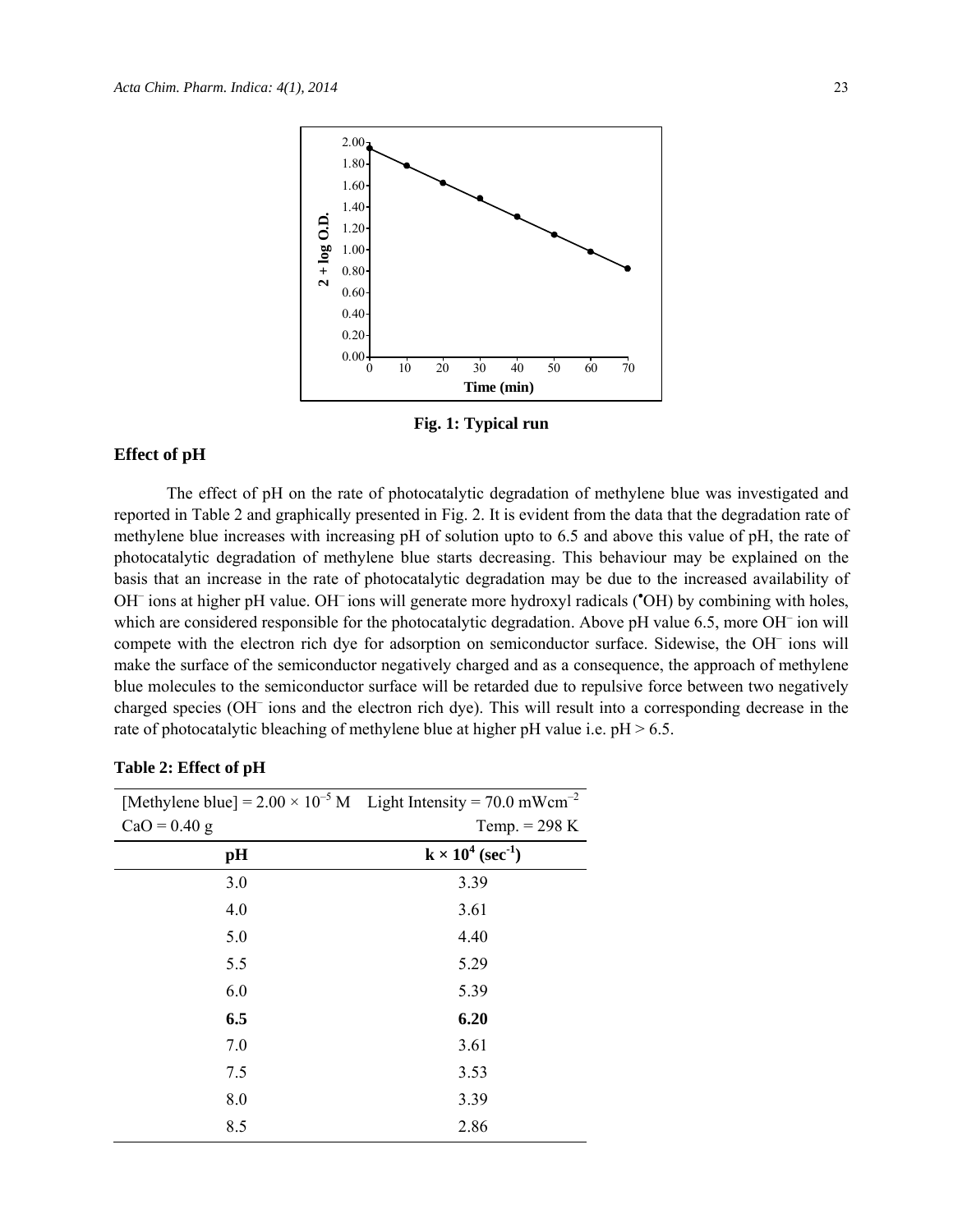

**Fig. 2: Effect of pH** 

#### **Effect of dye concentration**

The effect of dye concentration on the rate of reaction was also studied by using different concentrations of the methylene blue solution. The results are given in Table 3 and graphically presented in Fig. 3.

#### **Table 3: Effect of dye concentration**

| $pH = 6.5$                      | Light Intensity = $70.0$ mWcm <sup>-2</sup> |
|---------------------------------|---------------------------------------------|
| $CaO = 0.40$ g                  | Temp. $= 298 K$                             |
| [Methylene blue] $\rm x~10^5~M$ | $k \times 10^4$ (sec <sup>-1</sup> )        |
| 0.50                            | 4.83                                        |
| 1.00                            | 4.97                                        |
| 1.50                            | 5.42                                        |
| 2.00                            | 6.20                                        |
| 2.50                            | 3.31                                        |
| 3.00                            | 2.60                                        |



**Fig. 3: Effect of dye concentration**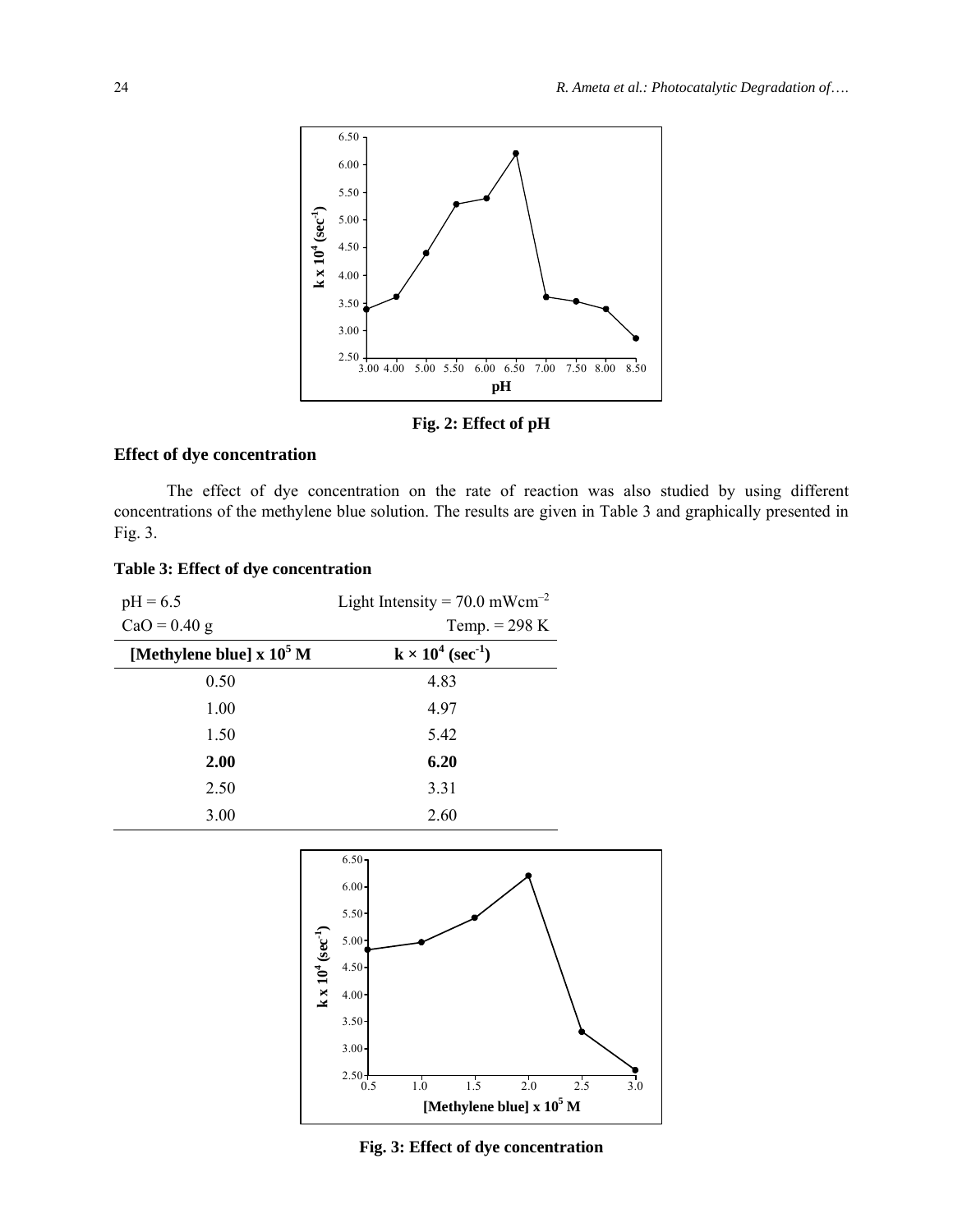It was observed that the rate of photocatalytic degradation increases with increase in the concentration of the dye upto  $2.00 \times 10^{-5}$  M. It may be due to the fact that as the concentration of dye was increased, more dye molecules were available for excitation and consecutive degradation. Hence, an increase in the rate was observed. The rate of photocatalytic degradation was found to decrease with further increase in the concentration of dye. This may be attributed to the fact that the dye started acting as a filter for the incident light and it does not permit the desired light intensity to reach the photocatalyst surface; thus, a decrease in the rate of photocatalytic bleaching was observed.

#### **Effect of amount of CaO**

The effect of amount of CaO powder on the rate of photocatalytic degradation of methylene blue was also observed. The results are reported in Table 4 and graphically presented in Fig. 4. It was observed that the rate of reaction increases with increase in the amount of CaO upto 0.40 g. Beyond 0.40 g the rate of reaction becomes almost constant.

This may be due to the fact that as the amount of semiconductor was increased in the initial state, the exposed surface area of the semiconductor also increases but after this limiting value (0.40 g) any increase in the amount of semiconductor will not increase the exposed surface area but only the thickness of the semiconductor layer. This was also confirmed by using reaction vessels of different dimensions.

| [Methylene blue] = $2.00 \times 10^{-5}$ M  | $pH = 6.5$                           |
|---------------------------------------------|--------------------------------------|
| Light Intensity = $70.0$ mWcm <sup>-2</sup> | Temp. $= 298$ K                      |
| CaO                                         | $k \times 10^4$ (sec <sup>-1</sup> ) |
| 0.10                                        | 3.86                                 |
| 0.20                                        | 5.42                                 |
| 0.30                                        | 5.53                                 |
| 0.40                                        | 6.20                                 |
| 0.50                                        | 6.09                                 |
| 0.60                                        | 5.99                                 |
| 0.70                                        | 6.10                                 |

#### **Table 4: Effect of amount of CaO**



**Fig. 4: Effect of amount of CaO**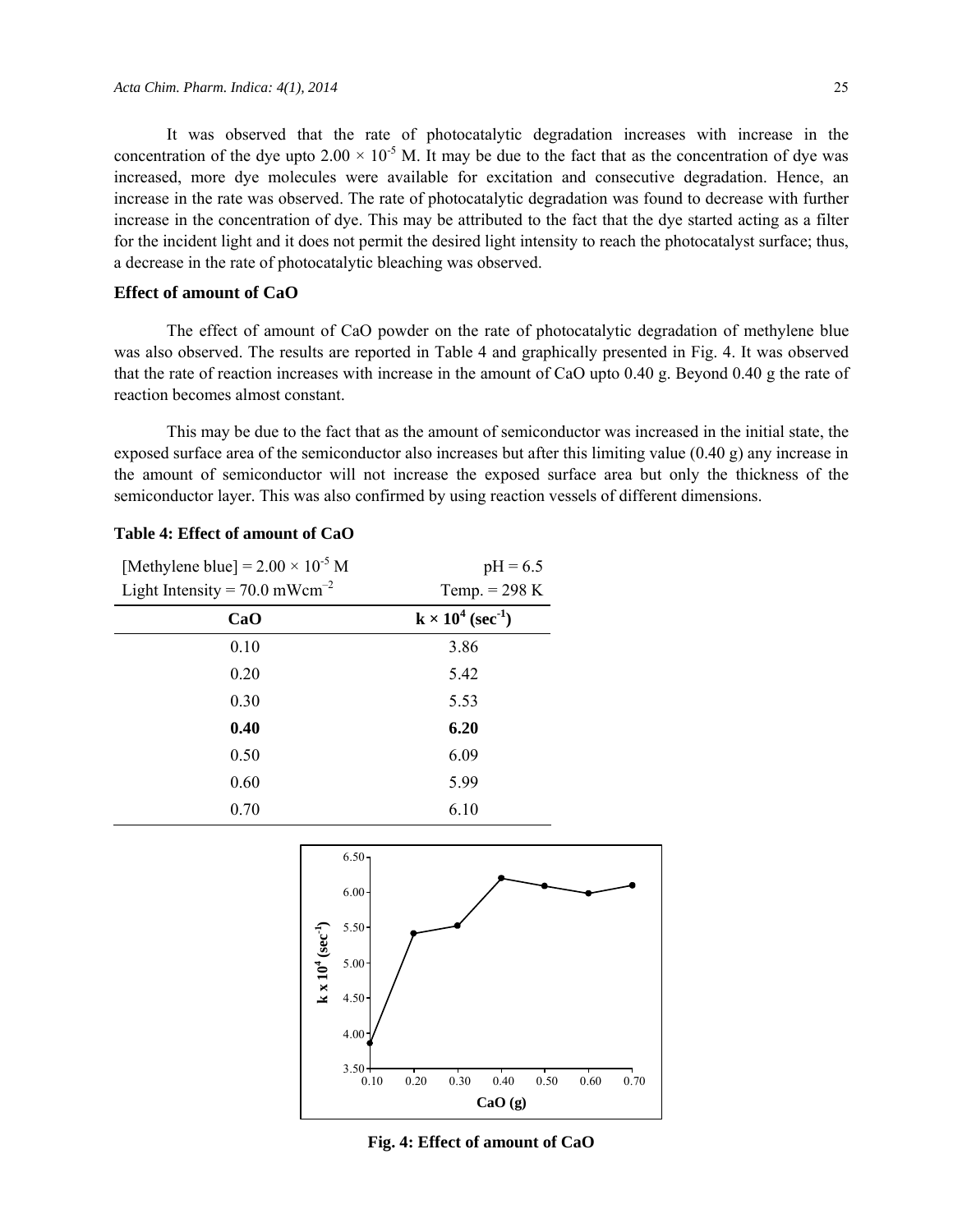#### **Effect of light intensity**

The effect of light intensity on the rate of photocatalytic degradation of methylene blue was observed. The results are reported in Table 5 and graphically presented in Fig. 5.

The data indicate that the degradation action was accelerated as the intensity of light was increased, because any increase in the light intensity increase the number of photons striking per unit time per unit area of the photocatalyst powder. An almost linear behaviour between light intensity and the rate of reaction was observed. However, higher intensities were avoided due to thermal effects.

| [Methylene blue] = $2.00 \times 10^{-5}$ M | $pH = 6.5$                           |
|--------------------------------------------|--------------------------------------|
| $CaO = 0.40$ g                             | Temp. $= 298$ K                      |
| Light intensity $(mWcm^{-2})$              | $k \times 10^4$ (sec <sup>-1</sup> ) |
| 20.0                                       | 2.62                                 |
| 30.0                                       | 2.89                                 |
| 40.0                                       | 3.35                                 |
| 50.0                                       | 4.00                                 |
| 60.0                                       | 6.01                                 |
| 70.0                                       | 6.20                                 |

#### **Table 5: Effect of light intensity**



**Fig. 5: Effect of light intensity** 

#### **Mechanism**

On the basis of experimental observations, a tentative mechanism for photocatalytic degradation of methylene blue may be proposed as :

$$
{}^{1}Dye_{0} \xrightarrow{\quad hv} {}^{1}Dye_{1}^{*} \qquad \qquad \dots (1)
$$

$$
{}^{1}Dye_{1}^{*}\longrightarrow {}^{3}Dye_{1}^{*}\qquad \qquad \ldots (2)
$$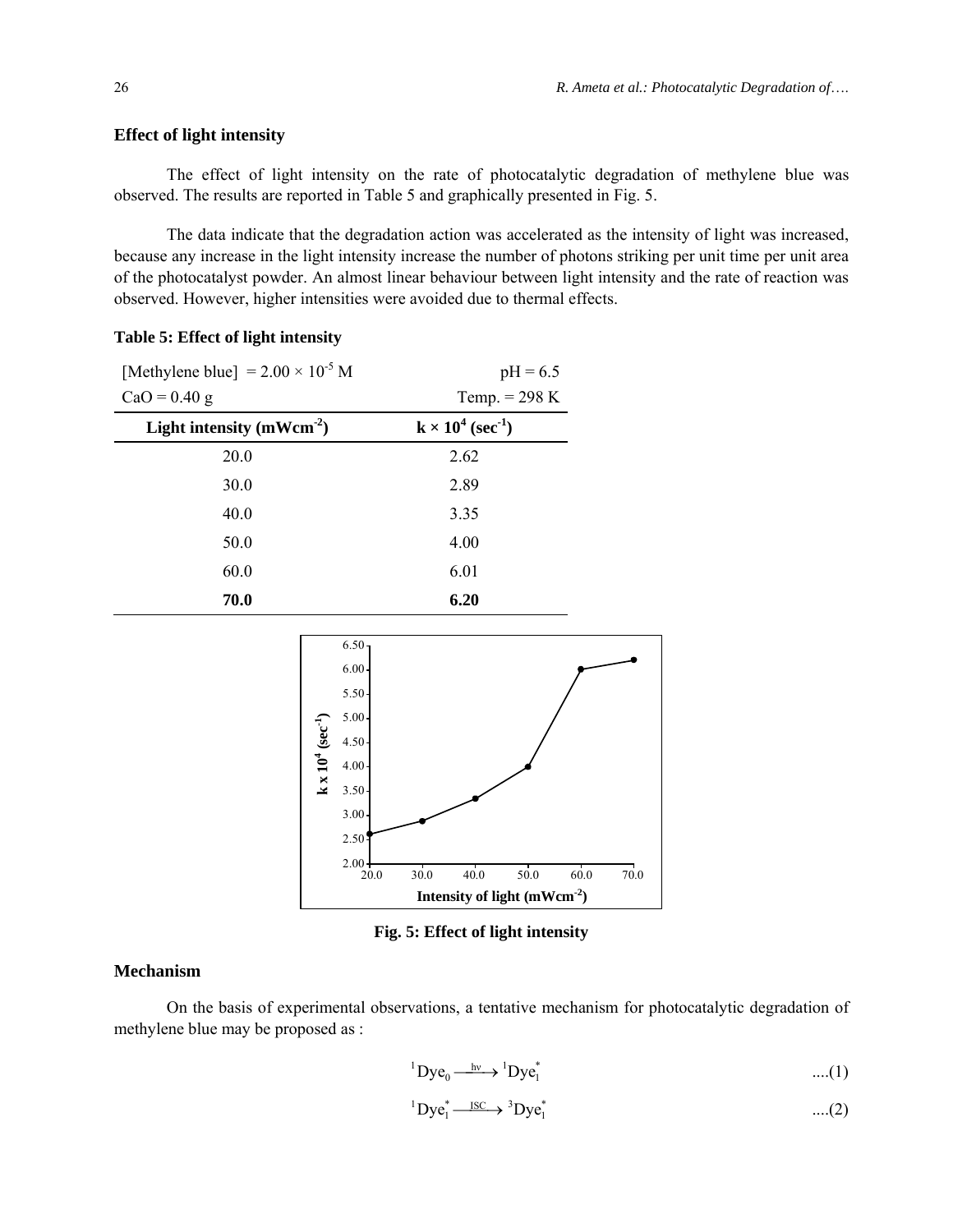$$
CaO \xrightarrow{hv} CaO[h^+(VB) + e^-(CB)] \qquad \qquad \dots (3)
$$

$$
OH^- + CaO(h^+) \longrightarrow {}^{\bullet}OH + CaO \qquad \qquad \dots (4)
$$

$$
{}^{3}\text{Dye}_{1} + {}^{6}\text{OH} \longrightarrow \text{Products} \qquad \qquad \dots (5)
$$

When the solution of the dye was exposed to light in presence of CaO, the  $Dye_0^-$  molecules were excited to first excited singlet state  $(^1Dye_1^-)$ . Then these excited molecules are transferred to the triplet state through intersystem crossing (ISC). On the other hand, the semiconductor CaO also absorbs photons and as a result electron-hole pair is generated. The OH<sup>-</sup> will react with hole of the semiconductor to generate 'OH radicals and these radicals will convert the dye molecules into products, which are colourless. The participation of <sup>\*</sup>OH radicals as an active oxidizing species was confirmed by carrying out the same reaction in presence of some hydroxyl radical scavengers like 2-propanol, where the rate of degradation was drastically reduced.

#### **CONCLUSION**

Photocatalytic degradation of methylene blue was investigated using CaO as a semiconductor. Various parameters such as (dye concentration, CaO loading, pH values) were tested. This work demonstrates that photocatalysis is a very effective technology for degradation of methylene blue dye. Also, there is 60% reduction in the COD of dye solution after photocatalytic degradation.

#### **REFERENCES**

- 1. P. K. Ray, Environmental Pollution and Cancer, J. Sci. Ind. Res., **45**, 370-371 (2011).
- 2. S. H. Lin and F. C. Peng, Continuous Treatment of Textile Waste Water by Combined Coagulation, Electro-chemical Oxidation and Activated Sludge, Water Res., **30**, 587-593 (1996).
- 3. M. Neamtu, I. Siminiceami and A. Kettrup, Kinetics of Nitromusk Compounds Degradation in Water by UV Radiation and Hydrogen Peroxide, Chemosphere, **40**, 1407-1410 (2000).
- 4. C. P. Philippe, B. Roberto and V. Willy, Treatment and Reuse of Waste Water from the Textile Wetprocessing Industry : Review of Emerging Technologies, J. Chem. Technol. Biotechnol., **72**, 289-302 (1998).
- 5. S. Dai, W. Song, T. Li and Y. Zhuang, Study on Azo Dyes Structure Biodegradability Relationships, Advance Environ. Sci., **4**, 1-9 (1996).
- 6. M. H. Perez, G. Penuela, M. I. Maldonado, O. Malato, P. F. Ibanez, I. Oller, W. Gernjak and S. Malato, Degradation of Pesticides in Water using Solar Advanced Oxidation Processes, Appl. Catal., B. **64**, 272-281 (2006).
- 7. I. K. Konstantinou and T. A. Albanis, TiO<sub>2</sub> Assisted Photocatalytic Degradation of Azo Dyes in Aqueous Solution : Kinetic and Mechanistic Investigations: A Review, Appl. Catal. B., **49**, 1-14 (2004).
- 8. M. A. Behnajady, N. Modirshahla, M. Shokri and B. Red, Enhancement of Photocatalytic Activity of TiO2 Nano-particles by Silver Doping : Photodeposition Versus Liquid Impregnation Methods, Global Nest J., **10(1)**, 1-7 (2008).